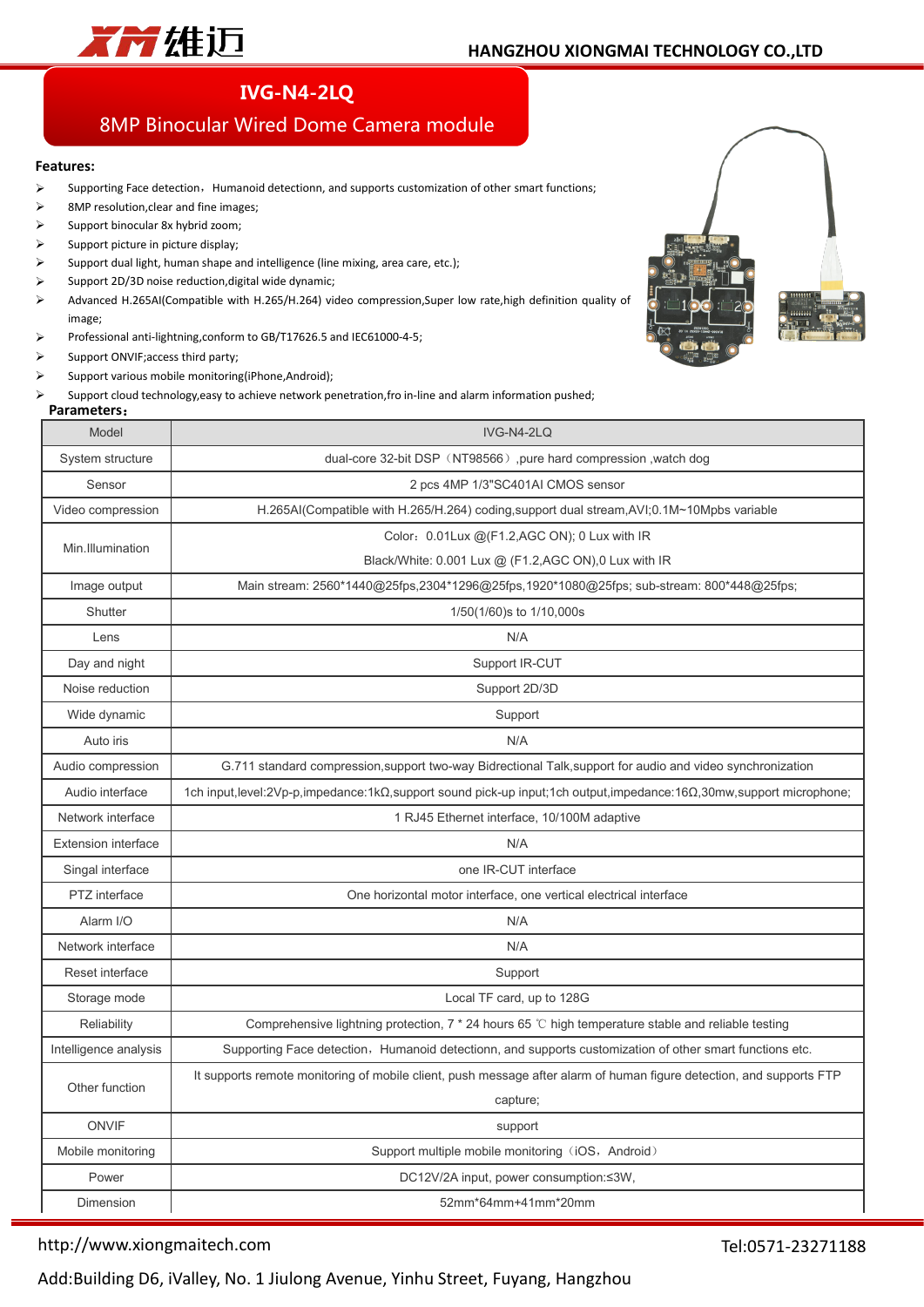

**IVG-N4-2LQ**

# Interface description



http://www.xiongmaitech.com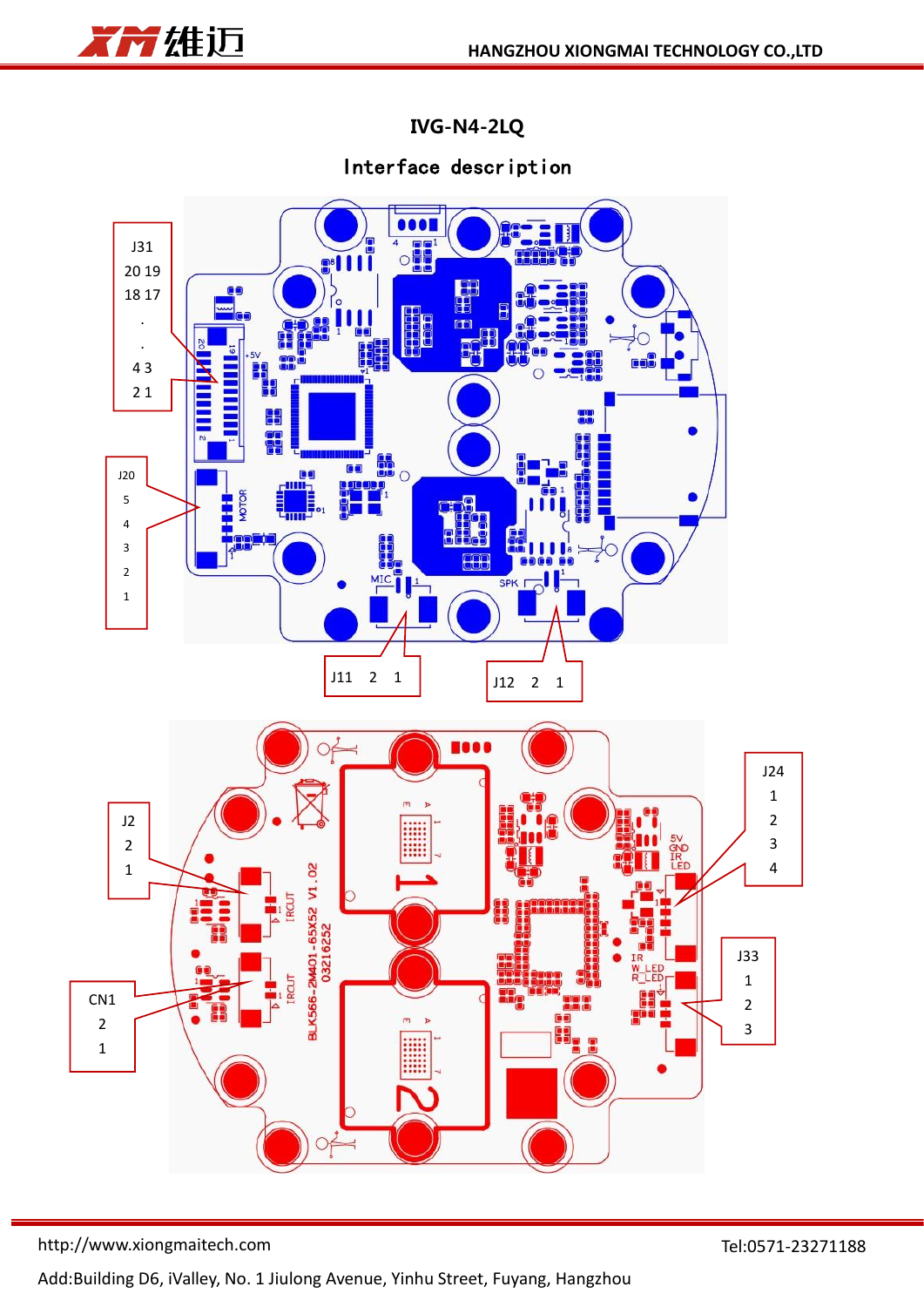



| Socket             | Specific No      | Interface Description    | Function                              |
|--------------------|------------------|--------------------------|---------------------------------------|
|                    | $\,1$            | OUT1                     |                                       |
|                    | $\sqrt{2}$       | OUT2                     |                                       |
|                    | $\sqrt{3}$       | OUT3                     | Horizontal motor                      |
|                    | $\,4\,$          | OUT4                     |                                       |
|                    | $\mathbf 5$      | $\operatorname{GND}$     | $\operatorname{GND}$                  |
|                    | $\,6\,$          | KEY_SET                  | <b>RESET</b>                          |
|                    | $\sqrt{ }$       | $\operatorname{GND}$     | $\operatorname{GND}$                  |
|                    | $8\,$            | WIFI_PDN                 | WiFi                                  |
|                    | $\boldsymbol{9}$ | WIFI_DN                  |                                       |
|                    | $10\,$           | WIFI_DP                  |                                       |
|                    | $11\,$           | $\operatorname{GND}$     | $\operatorname{GND}$                  |
|                    | $12\,$           | TPTX-                    | wired                                 |
| <b>J31</b>         | 13               | TPTX+                    |                                       |
|                    | $14\,$           | $\operatorname{GND}$     | GND                                   |
|                    | $15\,$           | TPRX+                    | wired                                 |
|                    | $16\,$           | TPRX-                    |                                       |
|                    | $17\,$           | $\operatorname{GND}$     | GND                                   |
|                    | $18\,$           | $\overline{\phantom{a}}$ |                                       |
|                    | $19\,$           | $5\mathrm{V}$            | Power Supply                          |
|                    | $20\,$           | $5\mathrm{V}$            |                                       |
|                    | $\sqrt{2}$       | ${\rm OUT4}$             |                                       |
|                    | $\sqrt{3}$       | OUT3                     |                                       |
|                    | $\,4$            | $0\mathrm{UT}2$          |                                       |
|                    | $\mathbf 5$      | $OUT1$                   |                                       |
|                    | $\,1$            | $+5V_M1$                 | Vertical motor<br>$\verb interface $  |
|                    | $\sqrt{2}$       | $0\mathrm{UT}8$          |                                       |
| $\rm J20$          | $\sqrt{3}$       | OUT7                     |                                       |
|                    | $\,4$            | OUT6                     |                                       |
|                    | $\mathbf 5$      | $0\mathrm{UT}5$          |                                       |
|                    | $\,1$            | ${\rm SPKN}$             |                                       |
| $\rm J12$          | $\,2$            | SPKP                     | ${\rm SPK}$                           |
|                    | $\,1$            | $\operatorname{GND}$     | $\rm{MIC}$                            |
| J11                | $\,2$            | $MIC$ <sub>INP</sub>     |                                       |
|                    | $\,1$            | $OUT1$                   | $\ensuremath{\textup{\textbf{ICUT}}}$ |
| $\rm J2$           | $\,2$            | $0\mathrm{UT}2$          |                                       |
|                    | $\,1$            | $OUT1$                   |                                       |
| $\mathop{\rm CNI}$ | $\,2$            | OUT2                     | $\ensuremath{\textup{\textbf{ICUT}}}$ |
|                    | $\,1$            | $5\mathrm{V}$            | Power Supply                          |
|                    | $\,2$            | GND                      | $\operatorname{GND}$                  |
| $\rm J24$          | $\sqrt{3}$       | $\mbox{IR}$              | Infrared signal input                 |
|                    | $\,4$            | LED                      | LED control                           |

http://www.xiongmaitech.com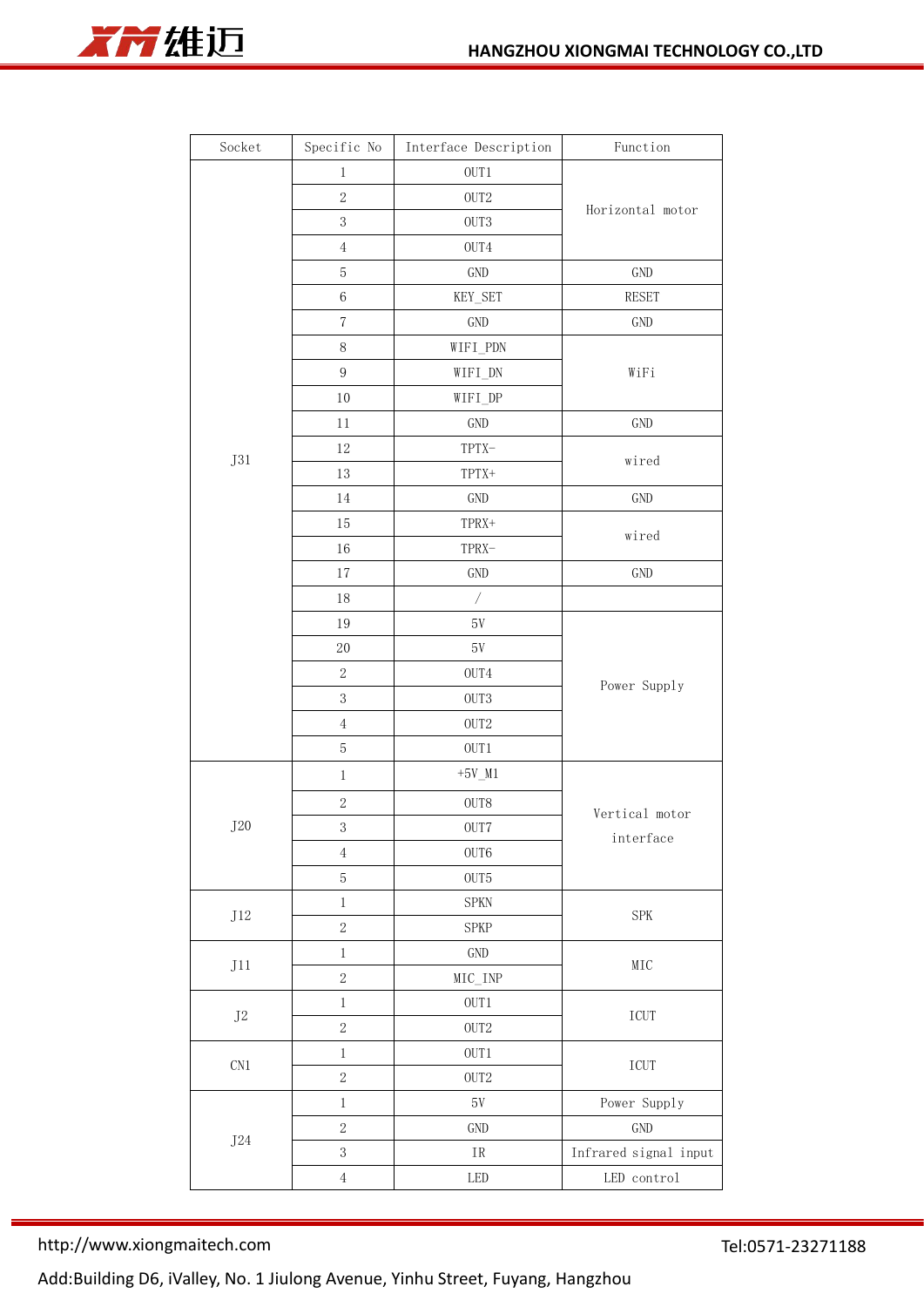



| Socket | Specific No    | Interface            | Function                  |
|--------|----------------|----------------------|---------------------------|
|        |                | Description          |                           |
|        | $\mathbf 1$    | OUT1                 | Motor signal              |
|        | $\sqrt{2}$     | OUT <sub>2</sub>     | Motor signal              |
|        | $\sqrt{3}$     | OUT <sub>3</sub>     | Motor signal              |
|        | $\overline{4}$ | OUT4                 | Motor signal              |
|        | $\mathbf 5$    | GND                  | GND                       |
|        | 6              | KEY_SET              | Reset button              |
|        | $\overline{7}$ | GND                  | GND                       |
| J31    | 8              |                      |                           |
|        | 9              |                      |                           |
|        | $10\,$         |                      |                           |
|        | $11\,$         | $\operatorname{GND}$ | GND                       |
|        | 12             | TPTX-                | Network port transmission |
|        | 13             | TPTX+                | Network port transmission |
|        | 14             | GND                  | GND                       |

http://www.xiongmaitech.com